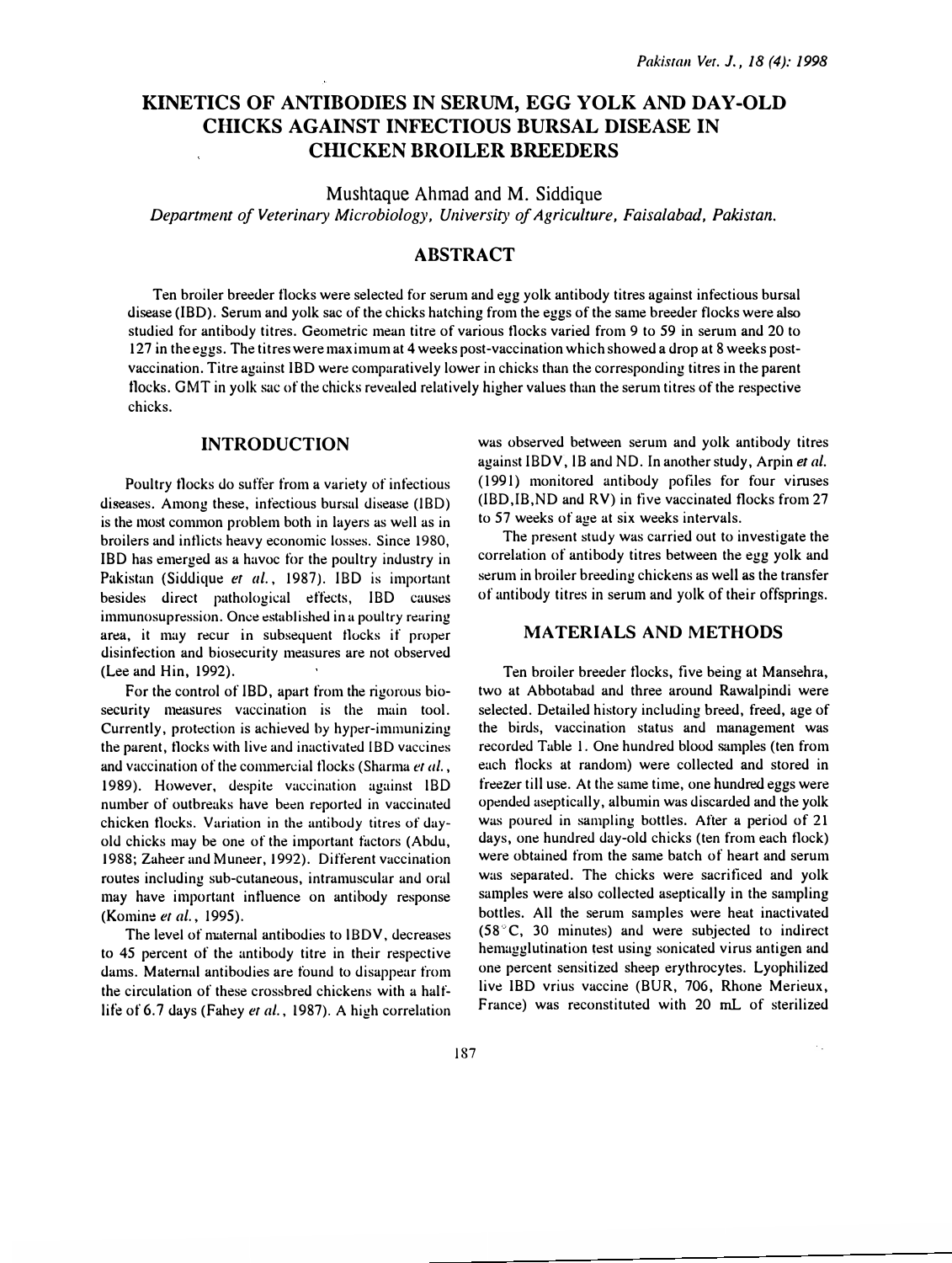phosphate buffered saline. The vaccinal virus was subjected to sonification in a jacketed vessel, using Rapidis 600 (Ultrasonic Ltd., Germany) at an intensity of 75 watts/ $cm<sup>2</sup>$  with tentanium probe (15 cm diameter) for five minutes to disintegrate the virus particles. The temperature was regulated at 20°C with cold water. The sonicated material was then centrifuged at 5000 rpm for 15 minutes and the supernatant was collected and used as sonicated antigen. Sensitization of sheep RBCs was done following the method of Bansal et al. (1986). The IHA was carried out in the titre tek microtitration plates (Flow Lab.).

## RESULTS AND DISCUSSION

Serum and egg yolk antibody titres against lBO were studied in broiler breeders and serum and yolk sac of the day-old chicks from the same breeders.

#### Serum and egg yolk antibodies

Antibody titres in the serum and egg yolk of ten parent flocks have been sununarized in Table 2. There was a considerable variation in the titres of birds from various flocks and even the birds from the same flocks. Different chicken lines are also likely to vary in their responsiveness to various vaccines of lBO. Geometric mean titre of various flocks varied from 9 to 59 in serum and 20 to 127 in the egg yolks. This wide variation in the antibody titres in the birds of the same flock might be due to inadequate vaccination procedural factors (age of the birds, management and feeding patterns) practiced by different farmers (Panisup et al., 1984; Hahnewald et al., 1989; Ismail and Saif, 1991; Akhtar et al., 1992) and various inununo-suppressors present in the feed as well as in drinking water (Arshad et al., 1993).

Determination of antibody titres in the egg yolk have been documented as a satisfactory method for screening of the breeders (Brown et al., 1989, Zang et al., 1987; Gassmann et al., 1990). This procedure avoids unnecessary disturbance of breeders by pricking intravenously. The GMT of antibody tires in egg yolk against IBD almost correlated with the titres in the serum. The correlation of the titres in serum samples and egg yolk has also been indicated by Brown et al. (1989). Silim and Venne (1989) reported this correlation for IBD as  $r=0.9$  and in the present study, this correlation was 0. 916. Analyzing the results of antibody titres in the serum and egg yolk of parent flocks of various age groups, the values did not reveal any significant difference. However, post-vaccination time has a drastic effect Sharma et al. (1989). The maximum GMT (127) was recorded 4 weeks post-vaccination

(Table 3).

The tires were maximum at 4 weeks post-vaccination and at 8 weeks pbst-vaccination, showed a drop in GMT. However, there was a slight increase in the flocks tested 12 and 42 weeks post-vaccination. This increase most probably may be due to some field exposure. Other factors like most favourable conditions for the persistence of antibodies may not be negated. A number of vitamins and minerals have been reported to assist the immune response of the birds (Fundenberg and Wybran, 1982). Generally, in the field, after the initial vaccination of chicks, during 1st week of 24 weeks, but to maintain a protective antibody titre in the chick, it is recommended that the breeders should be re-vaccinated again between 40 and 45 weeks of age.

#### Maternal antibodies in day-old chicks

Antibody titres in the serum and yolk sacs of day-old chicks which came from the eggs set during the same days when the sera were collected from the parent flock are presented in Table 4.

The comparison of tables 3 and 4 reveals that the titres of both serum and yolk were comparatively lower in chicks than the corresponding titres in the parent flocks ( $r=0.80$ ). It has been reported by Fahey et al. (1987) that almost 45% of the antibody titre is transmitted to the next progeny, so the flocks having GMT more than 64 should be considered safe for the protection of the chicks, GMT in yolk sac of the chicks revealed relatively higher values than the serum titres of the respective chicks. There was quite signiticant difference  $(P < 0.05)$  in the GMT in yolk sac of chicks from different breeding flocks. Egg yolk antibody titres were quite high (GMT 37) 3 weeks post-vaccination which showed an increase in a flock 4 weeks postvaccination. Titres of 1:32 is considered protective for the chicks upto 2-6 weeks of age (Menendez et al., 1986; Knezevic et al., 1987). Early vaccination in the presence of these high antibody titres may be one of the factors of the outbreak of IBD in many of the vaccinated broiler and layer flocks. Similar speculations have also been given by Zaheer and Muneer (1992).

The nature has blessed the day-old chicks with the yolk sac, not only for nourishment but also as an important reservoir for different immunoglobulins for the protection against various prevalent diseases (Kaspers et al., 1990). In the present study, the antibody titres in the yolk sac were quite high (2-3 times) than the corresponding values in the serum of day-old chicks. Similar findings have also been reported by Brown et al. (1989). The inununoglobulins are constantly pouring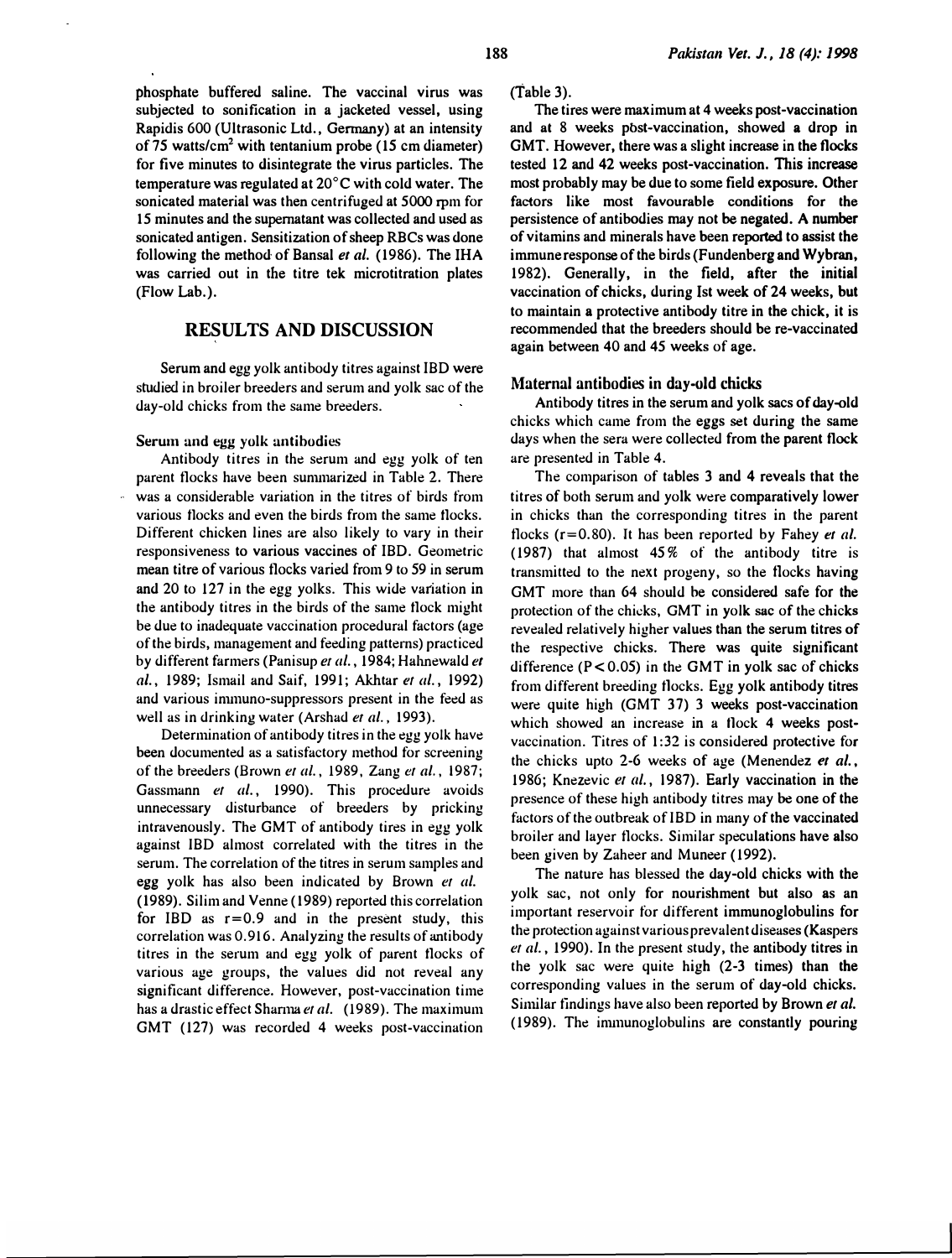antibodies into the sera for the protection of susceptible chicks (Lucio and Hitchner, 1980). Infection of yolk sac leads to omphalitis which usually results in the hatcheries due to poor sanitary conditions and is quite prevalent under out conditions may be an important factor for the depletion of this important immunoglobulin reservoir and thus leaving the poor chicks susceptible, not only to IBD but also to other infectious diseases.

Age of the breeder flock did not affect the antibody titre in serum and the yolk sac but the post-vaccination interval had an important bearing. It can be inferred as per findings of this study that antibody titres in the sera and egg yolk of breeder correspond the titres in the next progeny. Considering this a baseline, the vaccination schedule of the commercial broiler and layer chicks may be formulated. It would be better if similar studies may be carried on Specific Pathogen Free (SPF) flocks.

Table 1: Distribution of flocks on the basis of breed, age and vaccination schedule

| <b>Flock</b><br>No. | <b>Breed</b>        | No. of<br><b>Birds</b> | Age of<br><b>Birds</b><br>(weeks) | Age at last Vaccination<br><b>Against IBD</b><br>(weeks) | <b>Sampling</b><br>Period PV<br>(weeks) | Egg<br>Production<br>'%) |  |
|---------------------|---------------------|------------------------|-----------------------------------|----------------------------------------------------------|-----------------------------------------|--------------------------|--|
|                     | <b>Indian River</b> | 3500                   | 26                                | 23                                                       |                                         |                          |  |
| 2.                  | Lohmann             | 8000                   | 65                                | 40                                                       | 25                                      | 65                       |  |
| 3.                  | <b>Hubbard</b>      | 3600                   | 44                                | 40                                                       |                                         | 78                       |  |
| $\ddot{ }$          | <b>Hubbard</b>      | 3500                   | 50                                | 27                                                       | 23                                      | 60                       |  |
| 5.                  | Lohmann             | 3300                   | 50                                | 27                                                       | 23                                      | 78                       |  |
| 6.                  | <b>Arbor Acres</b>  | 3500                   | 35                                | 12                                                       | 23                                      | 75                       |  |
| 7.                  | <b>Hubbard</b>      | 3300                   | 65                                | 23                                                       | 42                                      | 70                       |  |
| 8                   | Indian River        | 4630                   | 31                                | 23                                                       | 8                                       | 71                       |  |
| 9                   | <b>Arbor Acres</b>  | 3080                   | 31                                | 23                                                       |                                         | 60                       |  |
| 10                  | <b>Indian River</b> | 4180                   | . 35                              | 23                                                       | 12                                      | 65                       |  |

Table 2: IBD antibody profiles in serum and egg yolks of broiler breeder parent flocks

| Flock No.    | Number of sera/egg yolk showing antibody titre |        |        |       |      |       |              |       |                  |  |
|--------------|------------------------------------------------|--------|--------|-------|------|-------|--------------|-------|------------------|--|
|              | l:2                                            | l:4    | l:8    | 1:16  | 1:32 | 1:64  | 1:128        | 1:256 | Sera/Egg<br>Yolk |  |
|              | -/-                                            | $-I -$ | 1/1    | 7/2   | 2/2  | -/4   | $-I1$        | -/-   | 17/37            |  |
| $\mathbf{2}$ | -/-                                            | -/-    | 2/1    | 5/1   | 3/4  | $-13$ | -/1          | -∕-   | 17/37            |  |
| 3.           | -/-                                            | -/∙    | -/∙    | l/-   | l/-  | 6/3   | 2/4          | -/3   | 59/127           |  |
| $\ddot{ }$ . | -/∙                                            | -/1    | 5/2    | $-13$ | 5/2  | -/1   | -/1          | -/-   | 16/20            |  |
| 5.           | -/∙                                            | 4/-    | 2/3    | 2/1   | 2/4  | -/2   | -/-          | -/-   | 9/23             |  |
| 6.           | "                                              | -/∙    | 2/1    | 2/2   | 1/4  | 1/2   | $\mathbf{u}$ | -/-   | 22/52            |  |
| 7.           | -/-                                            | -/-    | -/-    | -/1   | 4/2  | 6/4   | -/-          | $-13$ | 48/73            |  |
| 8.           | -/∙                                            | -/1    | 2/1    | 4/1   | 3/3  | 1/4   | -/1          | -/-   | 18/39            |  |
| 9.           | -/∙                                            | $-I -$ | $-I1$  | 2/1   | 6/4  | 2/3   | -/1          | -/-   | 30/37            |  |
| 10.          | •/∙                                            | -/∙    | $-I -$ | 4/3   | 4/2  | 2/5   | -/∙          | -/-   | 28/37            |  |

|  |  |  | Table 3: IBD antibody profiles in serum and egg yolks of parent flocks at various weeks post-vaccination (PV) |  |
|--|--|--|---------------------------------------------------------------------------------------------------------------|--|
|  |  |  |                                                                                                               |  |
|  |  |  |                                                                                                               |  |

| <b>Sampling</b><br>time postvacci- | Flock.<br>Number of sera/egg yolk showing antibody titre<br>No. |               |               |        |               |       |       | GMT<br>Sera/Egg |       |        |
|------------------------------------|-----------------------------------------------------------------|---------------|---------------|--------|---------------|-------|-------|-----------------|-------|--------|
| nation (weeks)                     |                                                                 | l:2           | l:4           | l:8    | I: 16         | 1:32  | l:64  | l:128           | 1:256 | Yolk   |
| 3.                                 |                                                                 | -/-           | -/-           | "      | 7/2           | 2/2   | $-14$ | -/1             | -/∙   | 17/37  |
| -4.                                |                                                                 | •/∙           | -/-           | -/-    | $\frac{1}{2}$ | 6/3   | 2/4   | $-13$           | -/∙   | 59/127 |
| -8.                                |                                                                 | -/∙           | $\frac{1}{2}$ | 2/2    | 6/2           | 9/7   | 3/7   | $-I2$           | -/-   | 23/38  |
| 12.                                |                                                                 | -/-           | -∕-           | $-I -$ | 4/3           | 4/2   | 2/5   | -/-             | -/-   | 28/37  |
| 23.                                |                                                                 | $\frac{1}{2}$ | 4/1           | 7/5    | 4/6           | 10/10 | 1/6   | 3/2             | -/-   | 15/26  |
| 25.                                |                                                                 | -/∙           | -/-           | 2/1    | 5/1           | 3/4   | $-13$ | -/1             | -/-   | 17/37  |
| 42.                                |                                                                 | $J_{\bullet}$ | -/-           | -/-    | 4/1           | 6/2   | $-14$ | -/-             | $-13$ | 24/73  |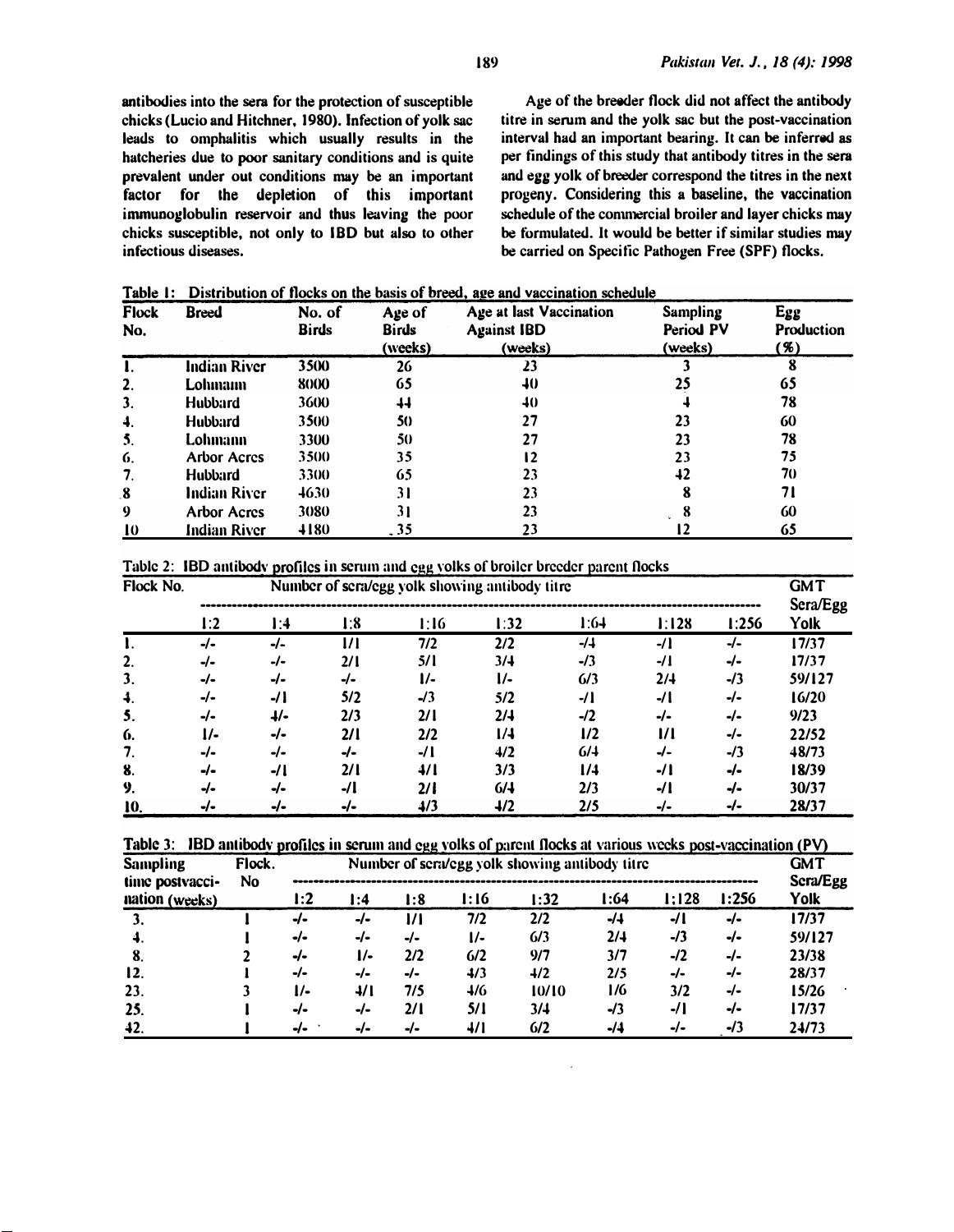| Flock No. | Number of sera/egg sacs showing antibody titre |        |       |      |      |       |        |        |                  |
|-----------|------------------------------------------------|--------|-------|------|------|-------|--------|--------|------------------|
|           | 1:2                                            | 1:4    | 1:8   | 1:16 | 1:32 | 1:64  | 1:128  | 1:256  | Sera/Yolk<br>Sac |
|           | $-I-$                                          | $3/-$  | 2/1   | 1/2  | 3/2  | 1/2   | $-13$  | $-I -$ | 13/42            |
| 2.        | -/-                                            | $2/-$  | 1/1   | 2/1  | 3/5  | 1/2   | $-11$  | $-I -$ | 16/34            |
| 3.        | $21-$                                          | $1/-$  | $2/-$ | 2/1  | 2/6  | 1/2   | 1/1    | $-I-$  | 12/39            |
| 4.        | $21 -$                                         | $-I -$ | 2/1   | 3/2  | 2/4  | 1/3   | $-I -$ | $-l-$  | 12/30            |
| 5.        | $2/-$                                          | $-11$  | $2/-$ | 3/3  | 2/2  | 1/3   | $-11$  | $-I-$  | 12/32            |
| 6.        | -/-                                            | $2/-$  | 3/2   | 4/4  | 1/2  | $-12$ | -/-    | $-I -$ | 10/28            |
| 7.        | -/-                                            | -/-    | $3/-$ | 6/3  | 1/5  | $-12$ | $-I -$ | $-I -$ | 14/30            |
| 8.        | $21 -$                                         | $3/-$  | 2/1   | 1/1  | 2/5  | $-12$ | $-11$  | $-I -$ | 7/34             |
| 9.        | $-/-$                                          | $2/-$  | 4/1   | 2/2  | 2/6  | $-11$ | -/-    | $-I -$ | 11/26            |
| 10.       | $-/-$                                          | $1/-$  | 4/1   | 4/2  | 1/4  | $-13$ | $-l-$  | $-/-$  | 11/30            |

Table 4: IBD antibodv profiles in serum and yolk sac of dav-old chicks from the respective parent flocks

#### **REFERENCES**

- Abdu, P.A., 1986. Infectious bursal disease immunization failure in chickens in Nigeria. Trop Anim. Hlth. Prod., 18: 123-135.
- Akhtar, S., S. Shahid and A. Hussain, 1992. Relative susceptibility of six broiler chicken strains to infectious bursal disease during an epidemic. Pakistan Vet. J., 12: 18-20.
- Arpin, C., A. Silim and D. Venne, 1991. Kinetics of serum antibodies and yolk antibodies to four varuses in five broiler breeder flocks. Annales de Med. Vet., 135: 377-380.
- Arshad, S., M.Z. Khan, M. Siddique and M.T. Javed, 1993. Studies on enzyme levels residual effects of aflatoxins in experimentally induced mycotoxicosis in broiler chicks. Indian Vet. J., 70: 898-902.
- Bansal, R. P., R.C. Sharma, B. Bandy, S.K. Opadhyay and U. Chandra, 1986. Single radial haemolysis test for the detection of rinderpest antibodies. Anim. Hlth. Prod., 18: 133-136.
- Brown, J., S. Resurrection, T.G. Kickson and A. Home, 1989. The relationship of egg yolk and serum antibody: Infectious bursal disease virus. Avian Dis., 33: 654-656.
- Fahey, K.J., J.K. Crooks and R.A. Fraser, 1987. Assessment by ELISA of passively acquired protection against infectious bursal disease virus in chickens. Australian Vet. J., 64(7): 203-207.
- Fundenberg, H.H. and J. Wybran, 1982. Experimental inununotherapy. Basic and Clinical Immunology. 3rd ed. , Los Angeles, California, Lang med. Pub.
- Gassmann, M., T. Wwiser, P. Thomas and U. Hubscher, 1990. The egg yolk as a rich source of polyclonal antibodies. Schweizer Archiv. For Tierheikunde. 132: 289-294.
- Hahnewald, R., R. Paesch and K. Ziedleir, 1989. Dynamics of antibody formation after vaccination of parent birds of laying lines against IBDV. Mon. Fur., Vet. 14: 233-235.
- Ismail, N.M. and Y.M. Saif, 1991. Immunogenicity of infectious bursal disease virus in chickens. Avian Dis., 35: 460-469.
- Kaspers, B., I. Ischranner and U.I. Osch, 1990. Immunoglobulin A in the yolk of chicken eggs. J. Anim'-Phy.Anim. Nutr.,63: 30-37.
- Knezevic, N., D. Rogan, V. Matovic and B. Kozlina, 1987. Persistence of maternal antibodies in the yolk and serum of chicks from parents vaccinated and infected with infectious bursal disease virus. Beterinarsk Glasnik, 41: 767-773.
- Komine, K.I., H.Ohta, H. Fujii, Y. Watanabs, S. Kamata and M. Sugiyama, 1995. Efficacy of subcutaneous application of live infectious bursal disease vaccine in young chickens with maternally derived antibodies. J. Vet. Med. Sci., 57: 647-653.
- Lee, I. H. and Y.P. Hin, 1992. A monoclonal antibody capture, enzyme linked immunosorbent assay for detecting antibodies to infectious bursal disease virus. J. Virol. Method, 36: 13-23.
- Lucio, B. and S.B. Hitchner, 1980. Immunosuppression and active response by infectious bursal disease virus in chickens with passive antibodies. Avian Dis., 24: 189-196.
- Menendez, N.A., M.A. Petrucceli, M.V. Piscopo, M.A. Risso, C.J. Perfumo, E. Brandettl and A.J. Garin, 1986. Studies of maternal antibodies derived from broiler breeders given a combined absorbed oil emulsion vaccine against infectious bursal disease and Newcastle disease. Revista de Medicina Veterinaria, Argentina, 67(1): 26-28.